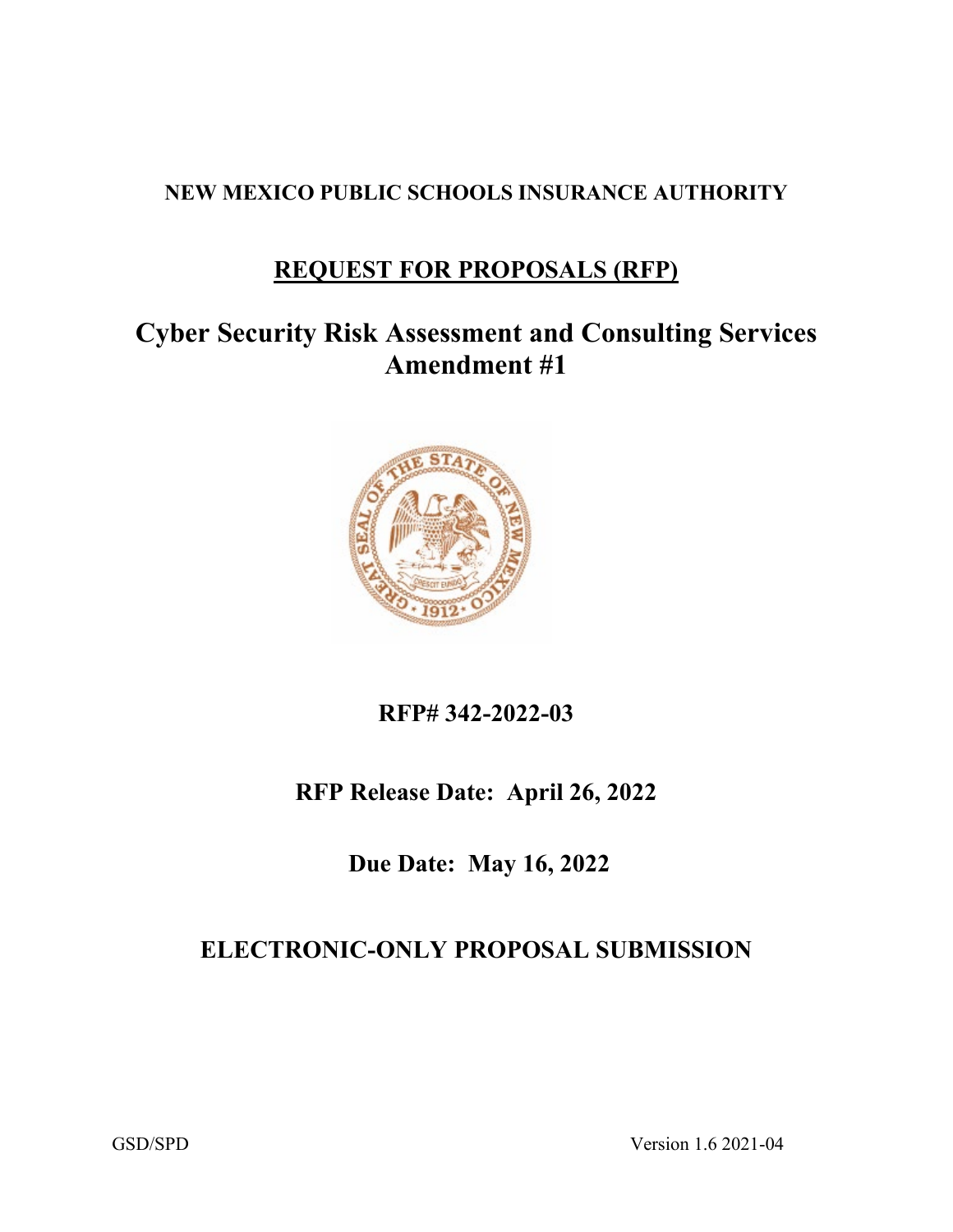## **IV. SPECIFICATIONS**

Pg 24

#### **A. DETAILED SCOPE OF WORK**

T**HE TERM** or length of engagement will be approximately four (4) to eight (8) weeks. One (1) year.

The resulting contract will be a single award. This procurement will result in a contractual agreement between two parties; the procurement may ONLY be used by those two parties exclusively.

The Authority is soliciting proposals from highly qualified Contractors who will conduct cyber security assessments and provide risk mitigation recommendations for the K-12 School Districts (88), postsecondary education institutions (7), charter schools (99), and other supporting education entities (11) as members to the Pool. The firm selected will perform a cyber security risk-related assessment for each of the 205 members of the Pool as they are listed on Exhibit A and any new members that may be added under the contract term under the Detailed Scope of Work. The assessment requires a firm's capability to administer an external network scan of members systems by using data - driven, objective and available public metrics to evaluate networks' susceptibility to risks. The security assessment must include an evaluation of members' IT infrastructure to identify and quantify potential network vulnerabilities involving, but not limited to, configurations of email security, detection of malware actions, patching cadence, back up, certificates, domains, out of dates services and other critical risk vectors targeted to compromise network systems and applications used by Authority members.

Proposals shall state whether your firm can provide a service with the following features and state if the firm is not so capable and if not, why the firm believes the feature may not be necessary to the Authority program. Minimum services to be performed are outlined below.

- Perform an external vulnerability scan of network systems for each Pool member. It shall be each member's responsibility to provide Contractor their own domain information for its organization in a timely manner.
- Provide an overview report in XML and PDF format affording an objective risk evidencebased assessment of each member's cyber risk and overall security preparedness. The criteria of the report will be standardized. Each Authority member shall receive a report on its own network.
- Provide a single software system that provides member access via requiring logins to a password-protected, internet-based interface to access reports. The software program should serve both the monitoring and administration function of its members and must have a dashboard that is user-friendly that quickly allows each member designated representatives to access and review its own network evaluation metrics and reporting.